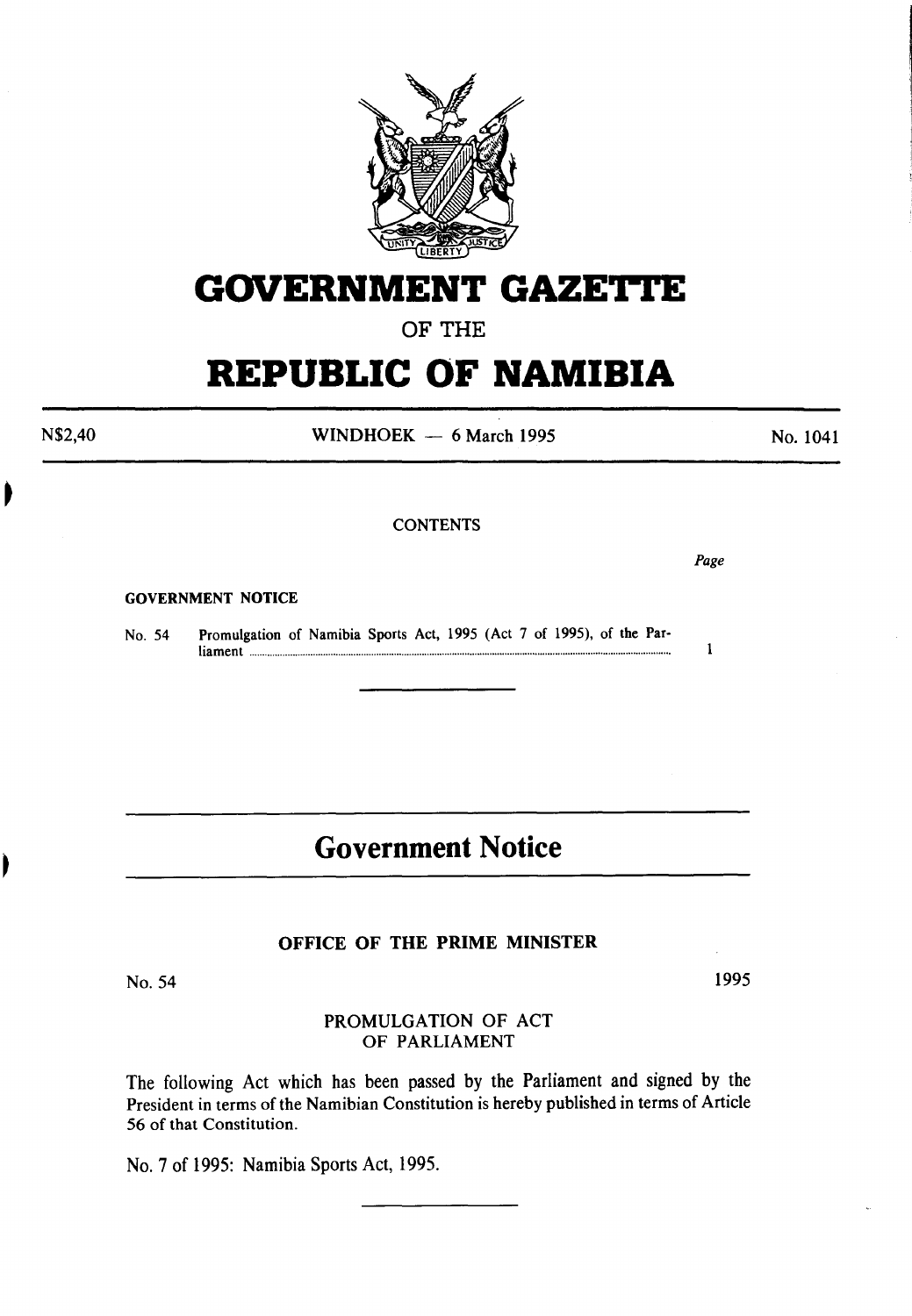### **ACT**

#### To establish the National Sports Commission and determine its powers, duties and functions; and to provide for matters incidental thereto.

*(Signed by the President on 20 February 1995)* 

#### ARRANGEMENT OF SECTIONS

I. Definitions.

I I  $\vert$  .

I

- 2. Establishment of National Sports Commission.
- 3. Functions of Commission.
- 4. Members of Commission.
- *5.* Terms of office and vacating of office by members of Commission.
- , 6. Meetings of Commission.
- 7. International Games Committee and other committees of Commission.
- 8. Remuneration of members of Commission and other persons.
- 9. Administrative work relating to functions of Commission.
- 10. Sports Development Fund.
- 11. Powers of Minister to determine contributions or impose levies for benefit of Fund.
- 12. National sports emblem.
- 13. National sports colours and the awarding thereof.
- 14. Powers of Commission in respect of international sports events and participation thereat.
- 15. Doping control tests.
- 16. Power of Minister to enter into agreements regarding doping control tests.
- 17. Appeal committee and procedure for appeals against decisions or actions taken by Commission, the Namibia National Sports Council or a national association.
- 18. Regulations.
- 19. Short title.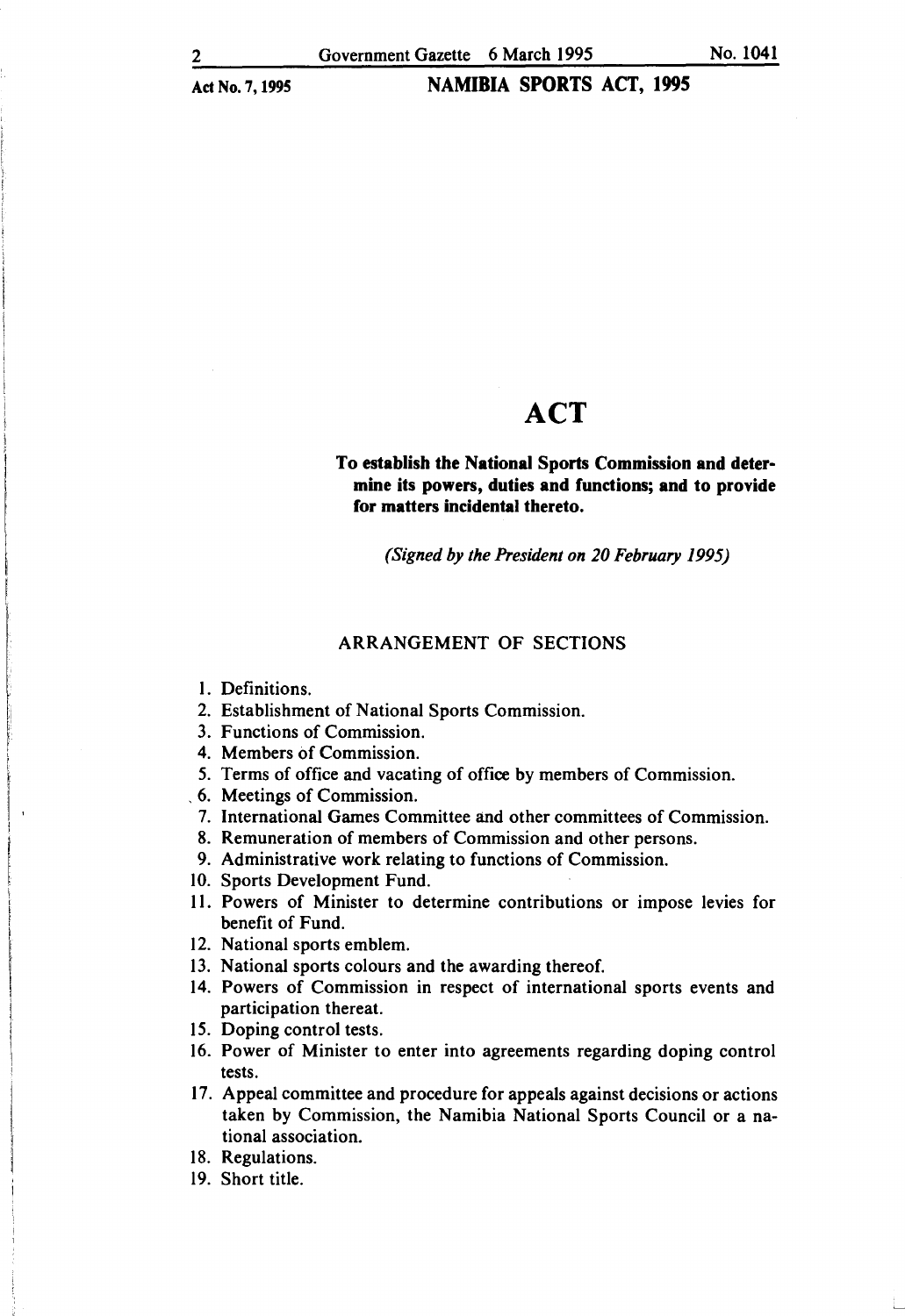BE IT ENACTED by the Parliament of the Republic of Namibia, as follows:-

Definitions.

1. In this Act, unless the context indicates otherwise-

"Commission" means the National Sports Commission established by section 2;

"Fund" means the Sport Development Fund established by section  $10(1)$ ;

"international sports event" means a sports event in which the national teams or national sportspersons of different nations participate;

"Minister" means the Minister of Youth and Sport;

"Ministry" means the Ministry of Youth and Sport;

"national association" means an association of persons affiliated to the Namibia National Sports Council as the official national association in respect of a specified sports code;

"national team" means a team officially representing a country;

"Permanent Secretary" means the Permanent Secretary: Youth and Sport;

"prescribe" means prescribe by regulation, and "prescribed" shall have a corresponding meaning;

"sports code" means a specific sports discipline.

2. There is hereby established a commission to be known as the National Sports Commission.

Establishment of National Sports Commission.

Functions of Commission.

- 3. The functions of the Commission shall be -
- (a) to advise the Minister with regard to-
	- (i) any matter on which the Minister is required to consult the Commission in terms of this Act;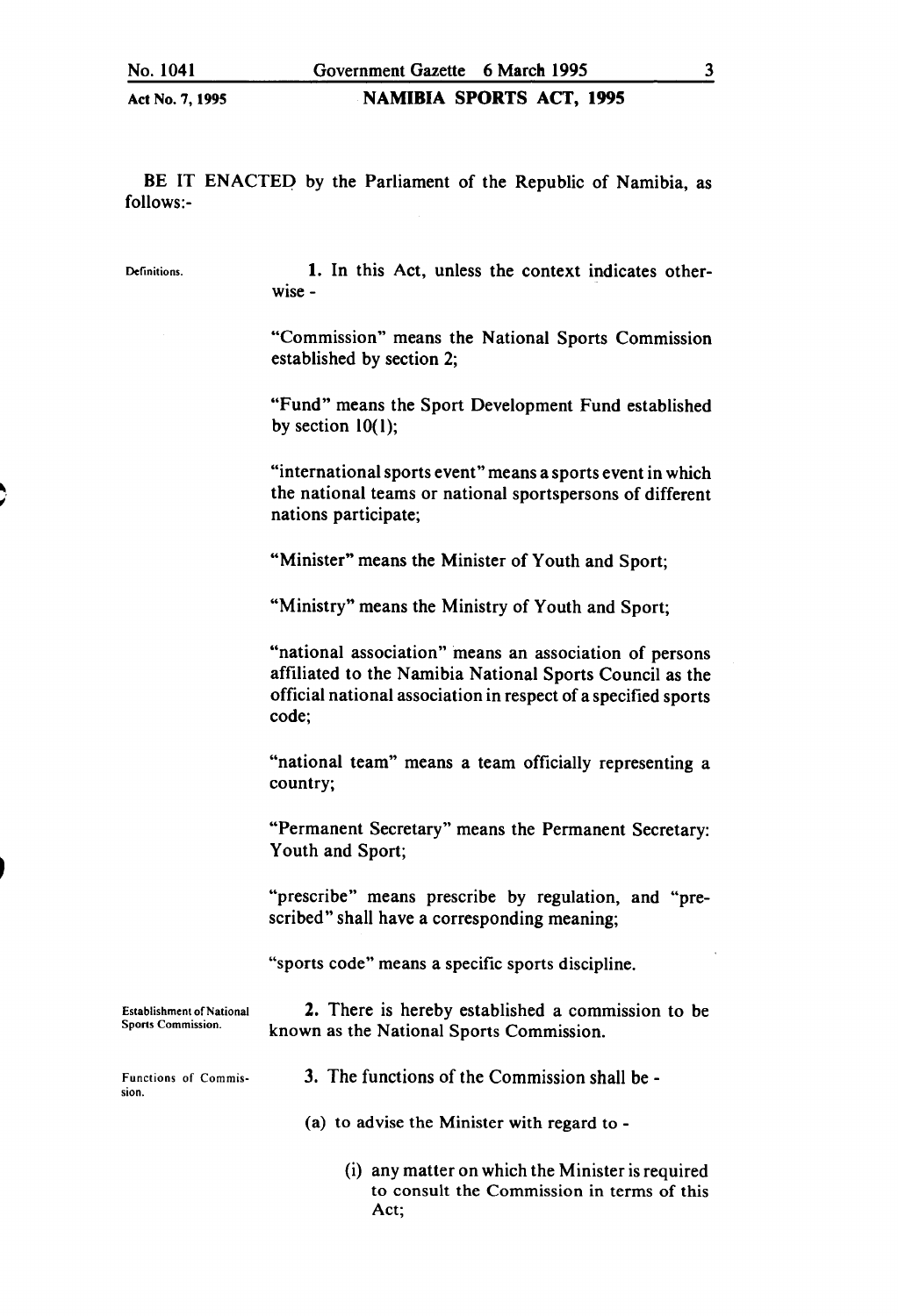- (ii) the management and development of sports in Namibia; and
- (iii) any matter which the Minister refers to the Commission for its investigation and advice;
- (b) subject to the provisions of this Act, to administer the Fund;
- (c) to exercise control over the participation of any sportsperson or any national association in any international sports event;
- (d) to exercise control over the awarding of any national sports colours by any person or national association to any sportsperson or team; and
- (e) to exercise control over the arrangement of any international sports event by any person or national association.

Members of Commission.

of-

- 4. (I) The members of the Commission shall consist
- (a) the Permanent Secretary, who shall be the chairperson; and
- (b) thirteen other members appointed by the Minister, of whom-
	- (i) seven shall be persons selected by the Minister from persons nominated by virtue of an invitation made in terms of subsection (2) by sports bodies actively involved in sports in Namibia;
	- (ii) one shall be an officer in the Ministry of Education and Culture, nominated for appointment by the Minister of Education and Culture;
	- (iii) one shall be an officer in the Ministry of Health and Social Services, nominated for appointment by the Minister of Health and Social Services;

 $\mathcal{L}$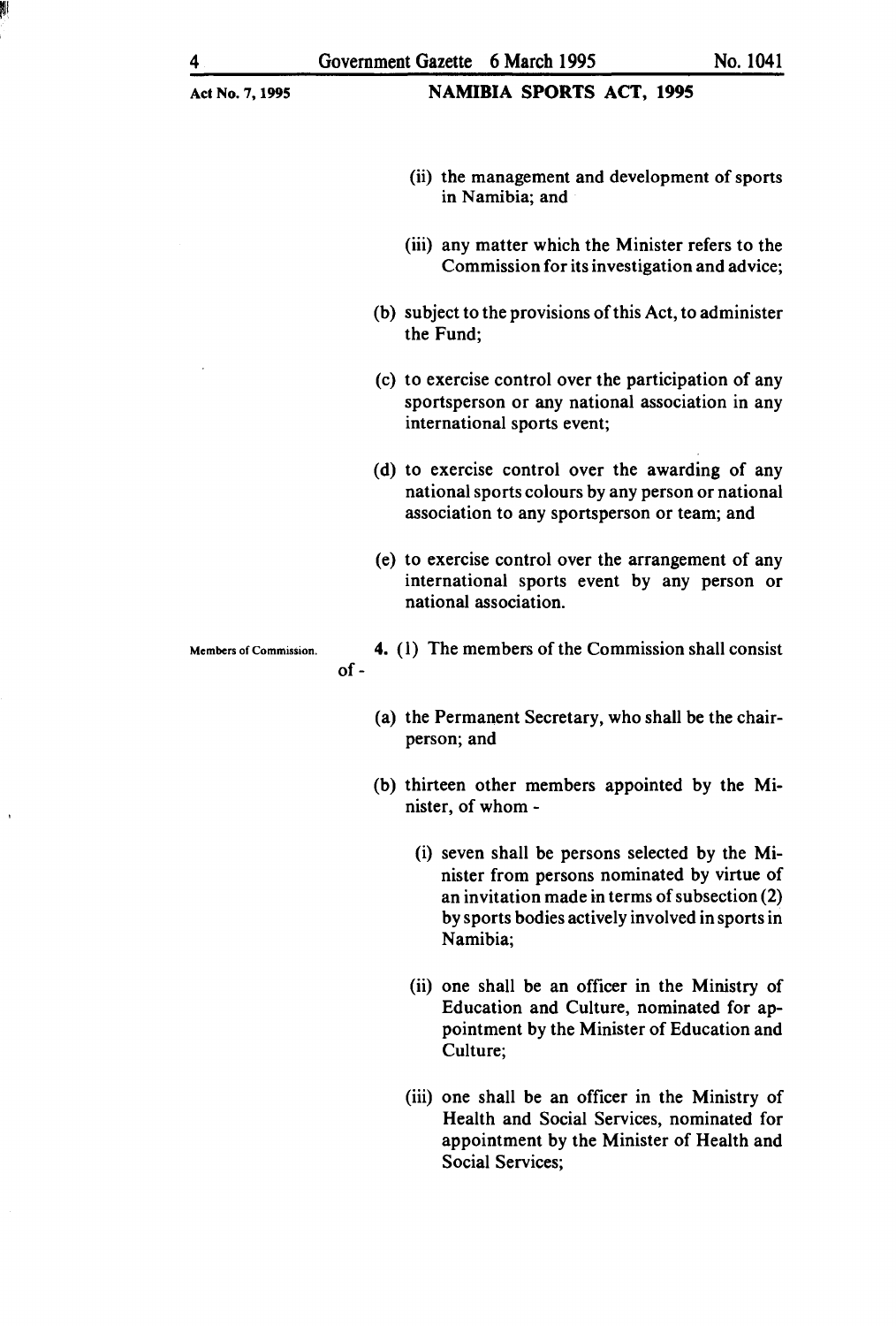**NAMIBIA SPORTS ACT, 1995** 

(iv) four shall be persons who in the opinion of the Minister have had experience and shown capacity in any matter relating to sports, and of whom at least three shall be female persons.

(2) For the purposes of the nomination of persons referred to in subsection  $(1)(b)(i)$ , the Minister shall by notice in the *Gazette* invite any sports body named in that notice to make such nominations as may be specified in such notice within such period as may be so specified.

(3) The Commission, with the approval of the Minister, may appoint any person to advise it on any matter in relation to its functions.

(4) The members of the Commission shall elect one of their number to be the vice-chairperson of the Commission.

(5) Whenever the chairperson is unable to perform his or her duties, the vice-chairperson shall act in his or her stead.

( 6) No person shall be appointed under paragraph (b) of subsection (I) as a member of the Commission if he or she-

- (a) is not a Namibian citizen;
- (b) has been convicted of any offence in respect of which he or she was sentenced to a period of imprisonment without the option of a fine, unless the period of such imprisonment has expired at least five years before the date of his or her appointment as a member of the Commission.

5. (1) A member of the Commission appointed under section  $4(1)(b)$  shall hold office for such period, not exceeding three years, as the Minister may determine at the time of his or her appointment, and such member shall be eligible for re-appointment.

(2) A member of the Commission referred to in subsection (I) shall cease to hold office if he or she -

(a) becomes subject to any disqualification referred to in section 4(6);

Terms of office and vacating of office by members of Commission.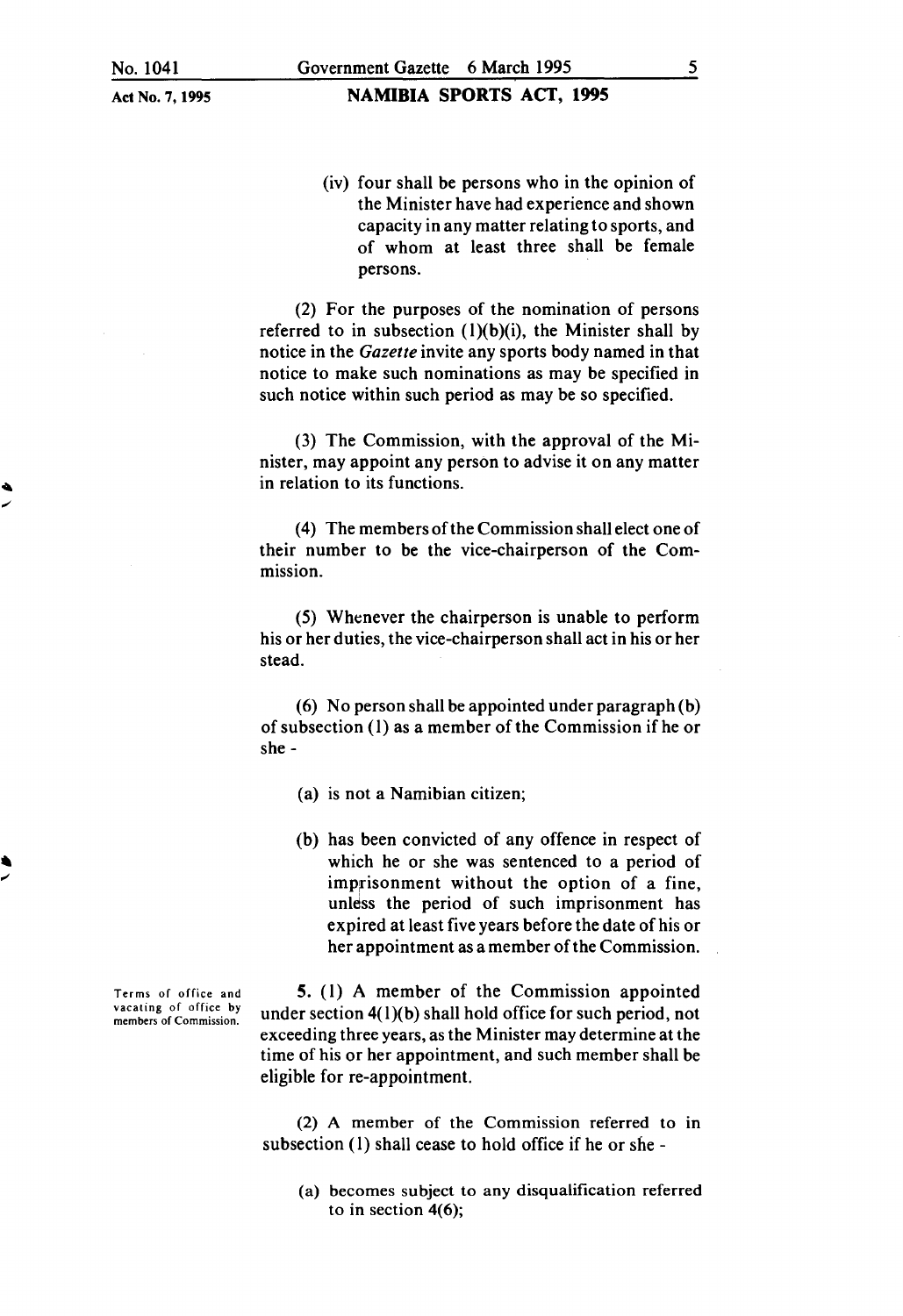- (b) has been absent from three consecutive meetings of the Commission without its leave;
- (c) by written notice to the Minister resigns as a member of the Commission; or
- (d) is removed from office under subsection (3).

(3) The Minister may at any time remove a member of the Commission from office if such member is unfit or unable to discharge the functions of a member or no longer represents the interests which he or she is required to represent.

( 4) Any vacancy on the Commission arising from any circumstance referred to in subsection (2), or caused by the death of any member of the Commission, shall be filled by the appointment of another person in accordance with the provisions of section  $4(1)$ , and every member so appointed shall hold office for the unexpired portion of the period of office of the member who has vacated his or her office or who has died, as the case may be.

Meetings of Commission. 6. (1) All meetings of the Commission shall be held at a time and place determined by the chairperson, but which shall not be less than twice a year.

- (2) The chairperson shall -
- (a) on request of the Minister; or
- (b) on written request of at least three members of the Commission,

convene a special meeting of the Commission.

(3) A quorum for any meeting of the Commission shall be a majority of its members.

(4) If both the chairperson and the vice-chairperson are absent from a meeting of the Commission, the members present at that meeting shall elect one of their number to preside at that meeting.

(5) The chairperson or any other person who acts as chairperson shall determine the procedcure of the meeting over which he or she presides.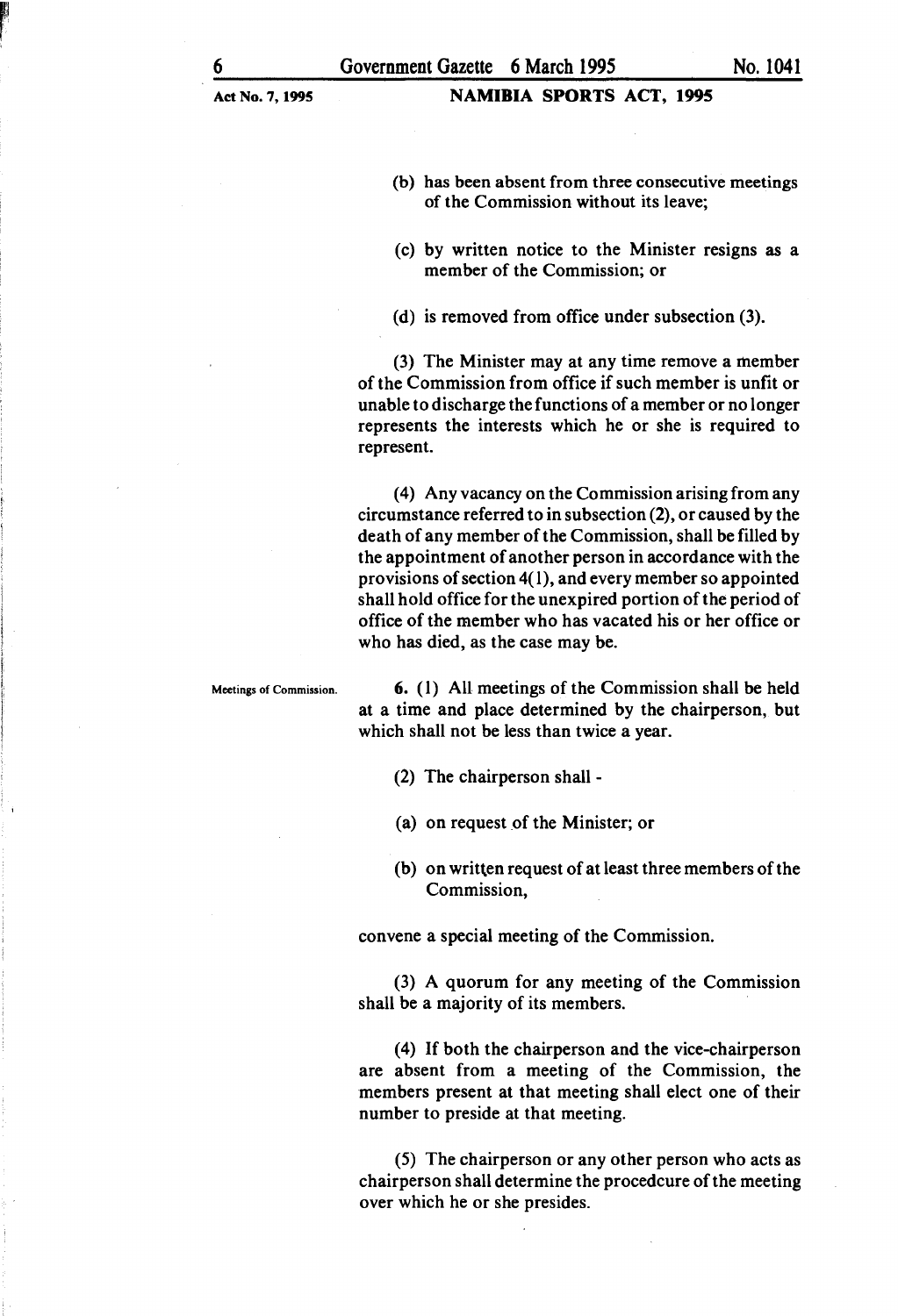#### NAMIBIA SPORTS ACT, 1995

(6) The decision of a majority of members of the Commission present at a meeting shall constitute a decision of the Commission and, in the event of an equality of votes on any matter, the person presiding shall have a casting vote in addition to his or her deliberative vote.

(7) Any decision of the Commission or an act performed under the authority of such a decision shall not be rendered invalid merely by reason of a vacancy on the Commission or the fact that a person who is not entitled to sit as a member of the Commission sat as such when the decision was taken, if the decision was taken by a majority of the members of the Commission present and entitled to vote.

(8) The Commission shall cause minutes to be kept of the proceedings of its meetings.

7. (I) The Commission shall establish a committee to be known as the International Games Committee to -

- (a) assist in arranging Namibia'a effective representation at any Olympic, Commonwealth or Pan African Games or any other international sports event of a similar nature; and
- (b) perform such other functions as the Commission may assign to it.

(2) The members of the International Games Committee shall consist of -

- (a) one officer in the Ministry of Youth and Sport designated by the Minister for that purpose; and
- (b) nine persons selected by the Commission by virtue of either expertise or involvement in sport.

(3) A member of the International Games Committee appointed under subsection (2)(b) shall hold office for such period, not exceeding four years, as the Commission may determine at the time of his or her appointment, and such member shall be eligible for re-appointment.

International Games Committee and other committees of Commission.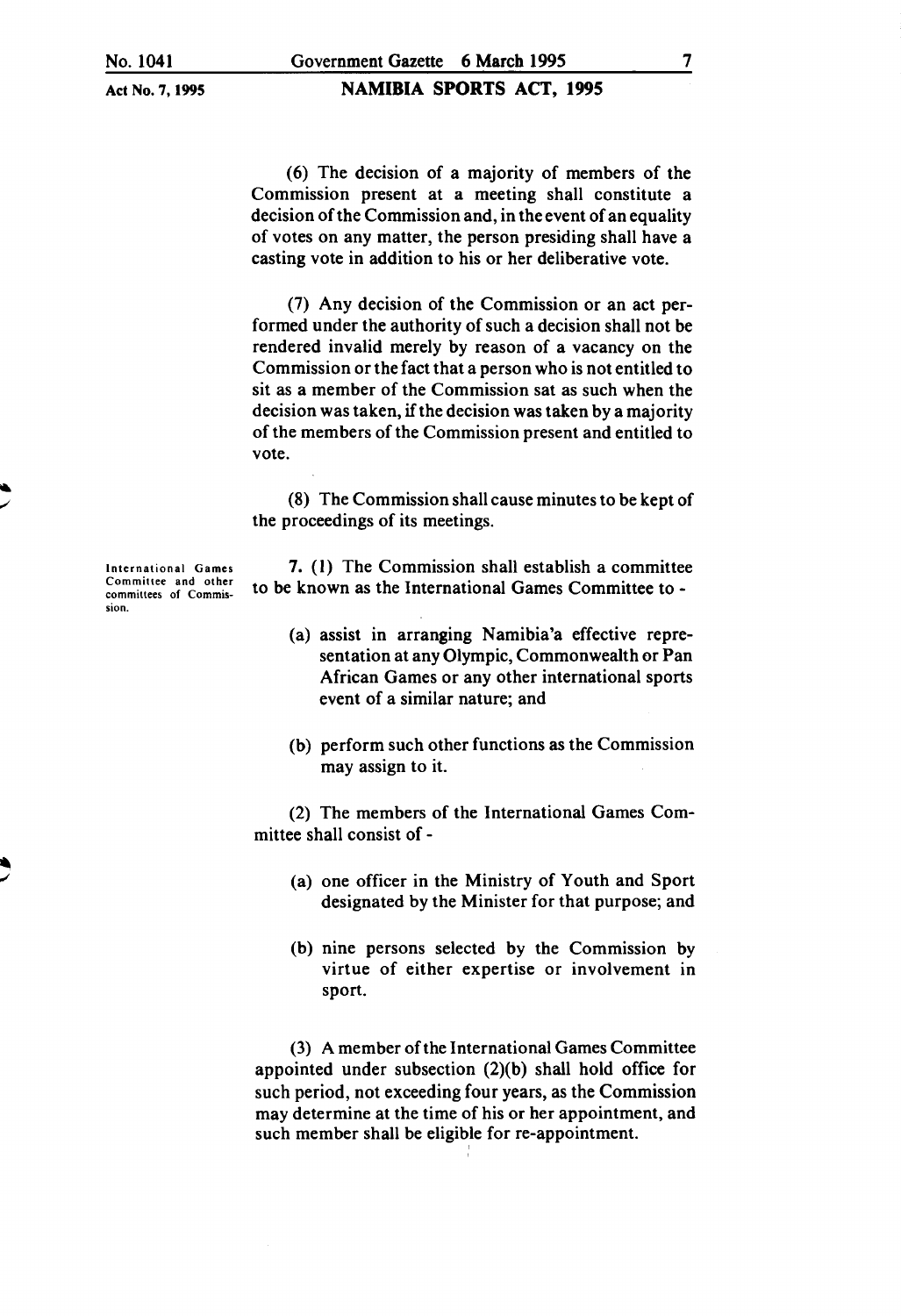(4) A member referred to in subsection (2)(b) shall cease to be a member of the International Games Committee if he or she -

- (i) has been absent from three consecutive meetings of the International Games Committee without the leave of the chairperson of that Committee;
- (ii) by written notice to the Commission resigns as a member of the International Games Committee;
- (iii) is convicted of any offence in respect of which he or she is sentenced to a period of imprisonment without the option of a fine, unless the period of such imprisonment has expired at least five years before the date of his or her appointment as member of the International Games Committee; or
- (iv) is removed as member of the International Games Committee under subsection (6).

(5) The Commission may at any time remove a person as member of the International Games Committee if such person is unfit to be such a member or unable to discharge the functions of such a member or no longer represents the interests which he or she is required to represent.

(6) Any vacancy on the International Games Committee arising from any circumstances referred to. in subsection (5), or caused by the death of any member of that Committee, shall be filled by the appointment of another person in accordance with the provisions of subsection (2) for the unexpired portion of the period of office of the member who has vacated his or her office or who has died, as the case may be.

(7) The Minister in consultation with the Commission shall appoint the chairperson of the International Games Committee.

(8) The members of the International Games Committee shall elect one of their number to be the vicechairperson of that Committee.

 $\mathbf{r}_1$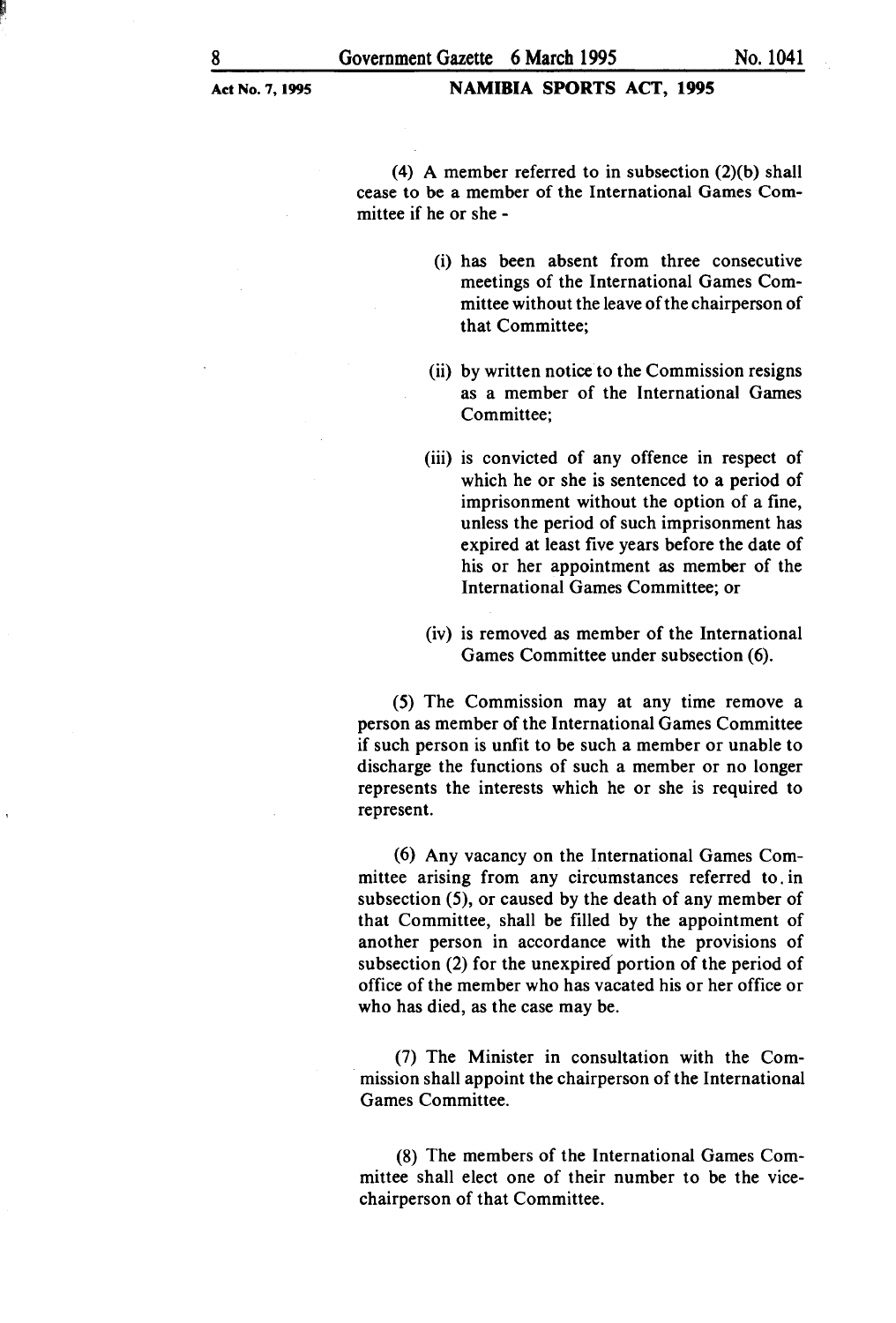• ./

Act No.7, 1995

#### **NAMIBIA SPORTS ACT, 1995**

(9) Whenever the chairperson is unable to perform his or her duties, the vice-chairperson shall act in his or her stead.

 $(10)$  If both the chairperson and the vice-chairperson are absent from a meeting of the International Games Committee, the members present at that meeting shall elect one of their number to preside at that meeting.

(II) All meetings of the International Games Committee shall be held at a time and place determined by the chairperson.

(12) A quorum for any meeting of the International Games Committee shall be a majority of its members .

( 13) The chairperson or any other person who acts as chairperson shall determine the procedure of the meeting over which he or she presides.

(14) The decision of a majority of members of the Committee present at a meeting shall constitute a decision of the International Games Committee and, in the event of an equality of votes on any matter, the person presiding shall have a casting vote in addition to his or her deliberative vote.

( 15) The International Games Committee shall cause minutes to be kept of the proceedings of its meetings.

- (16) (a) The Commission may from time to time establish such other committees as it may deem necessary, to advise or assist it in the exercise of any of its powers or the performance of any of its duties or functions.
- (b) A committee established under paragraph (a) shall have as its members not less than one member of the Commission and such other members of the Commission or other persons as the Commission may appoint to be members of any such committee.
- (c) The chairperson of any such committee shall be appointed by the Commission.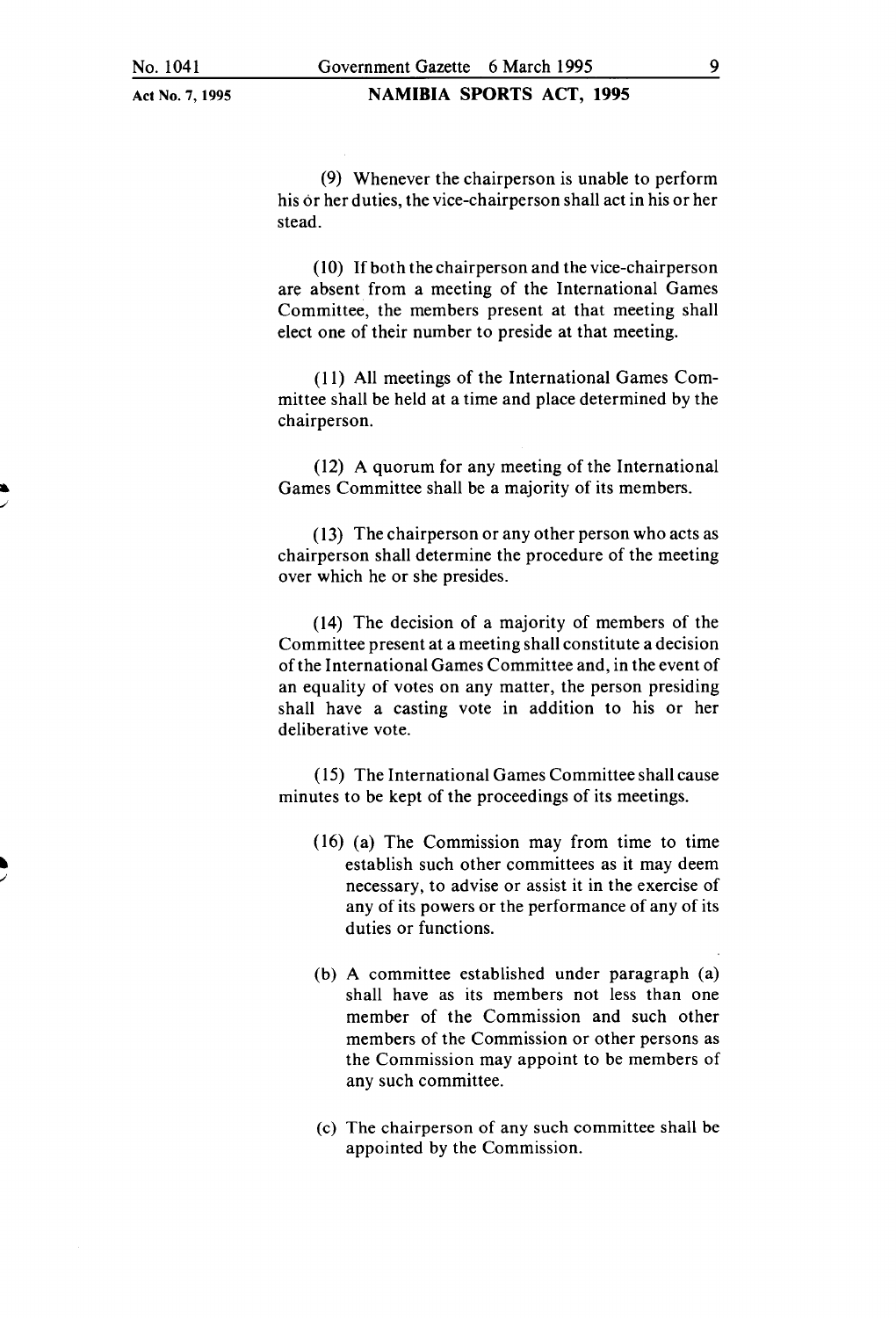NAMIBIA SPORTS ACT, 1995

Remuneration of members of Commission and other persons.

Administrative work relating to the functions of Commission.

Sports. Development Fund.

8. A member of the Commission, and a person appointed as an adviser under section 4(2) or as a member of the International Games Committee or other committee referred to in section 7 or of the appeal committee referred to in section 17, who is not in the full-time employment of the State, a local authority or a body or institution established by or under any law, may, from moneys appropriated by law for that purpose, be paid such remuneration and allowances as the Minister, with the concurrence of the Minister of Finance, may determine.

9. All administrative work relating to the functions of the Commission shall be performed by officers in the Ministry, designated for that purpose by the Permanent Secretary.

10. (I) There is hereby established a fund to be known as the Sports Development Fund, which shall be credited with -

- (a) all moneys appropriated by Parliament for the realization of the objects of the Fund;
- (b) all contributions and levies raised under section (II);
- (c) interest derived from investments made in terms of subsection  $(3)(b)$ ;
- (d) donations or grants made for the benefit of the Fund;
- (e) all other moneys received or made available for the benefit of the Fund.

(2) The Fund shall be managed and controlled by the Commission in accordance with an estimate or a supplementary or revised estimate of revenue and expenditure approved by the Minister in respect of each financial year of the Fund, and no expenditure payable from the Fund may be incurred except in accordance with such approved estimate of expenditure.

- (3) The Commission shall in the name of the Fund -
- (a) open and maintain with a commercial bank in Namibia registered under the Banks Act, 1965

f!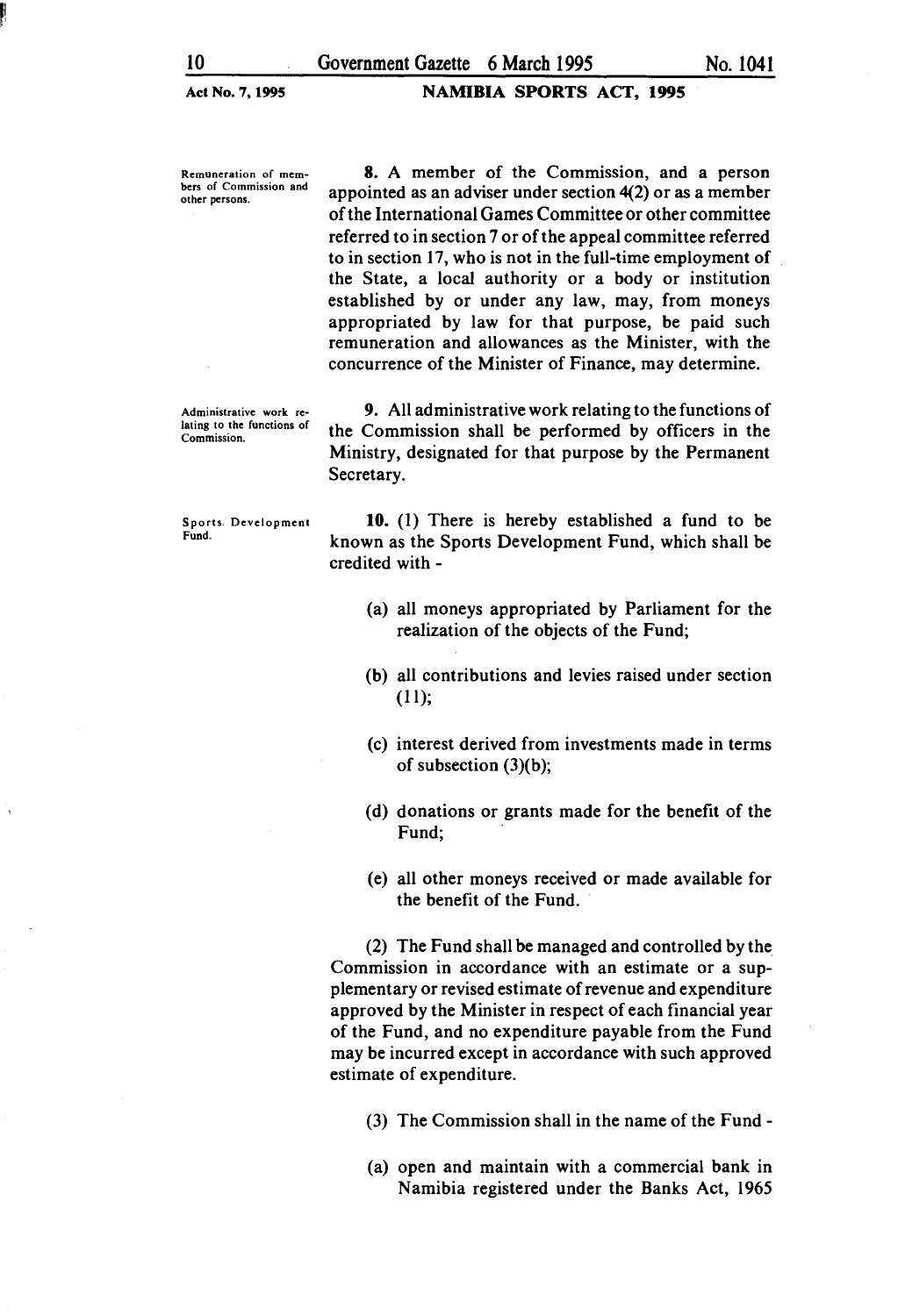NAMIBIA SPORTS ACT, 1995

(Act 23 of 1965) an account into which shall be deposited all moneys received by the Fund and from which all payments from the Fund shall be effected; and

(b) in the manner authorized by the Minister of Finance, invest any money standing to the credit of the Fund which is not required for immediate use or for a reasonable balance for current commitments and expenditure.

(4) The moneys available in the Fund shall be utilized for the promotion of sports in general and sports codes in particular, including-

- (a) to assist the development and maintenance of sports facilities;
- (b) the improvement of sports administration;
- (c) the promotion of competitive sports at national and international levels;
- (d) the holding of sports coaching courses;
- (e) research, on request of the Minister or the Commission, by any person, body or institution in respect of any matter relating to sports;
- (f) the promotion of the sports career of, or to enable the participation in any sports event by, any individual sportsperson;
- (g) to grant financial assistance to any referee, umpire, sports administrator, coach or trainer; or
- (h) to enhance the sports of persons within Namibia who have been socially, economically or educationally disadvantaged by past discriminatory laws and practices.

(5) The Commission may on such conditions as it may determine, either of its own accord or on application made to it, and either by way of donations or loans, render from the Fund financial assistance to any person, body or association for any purpose contemplated in subsection (4).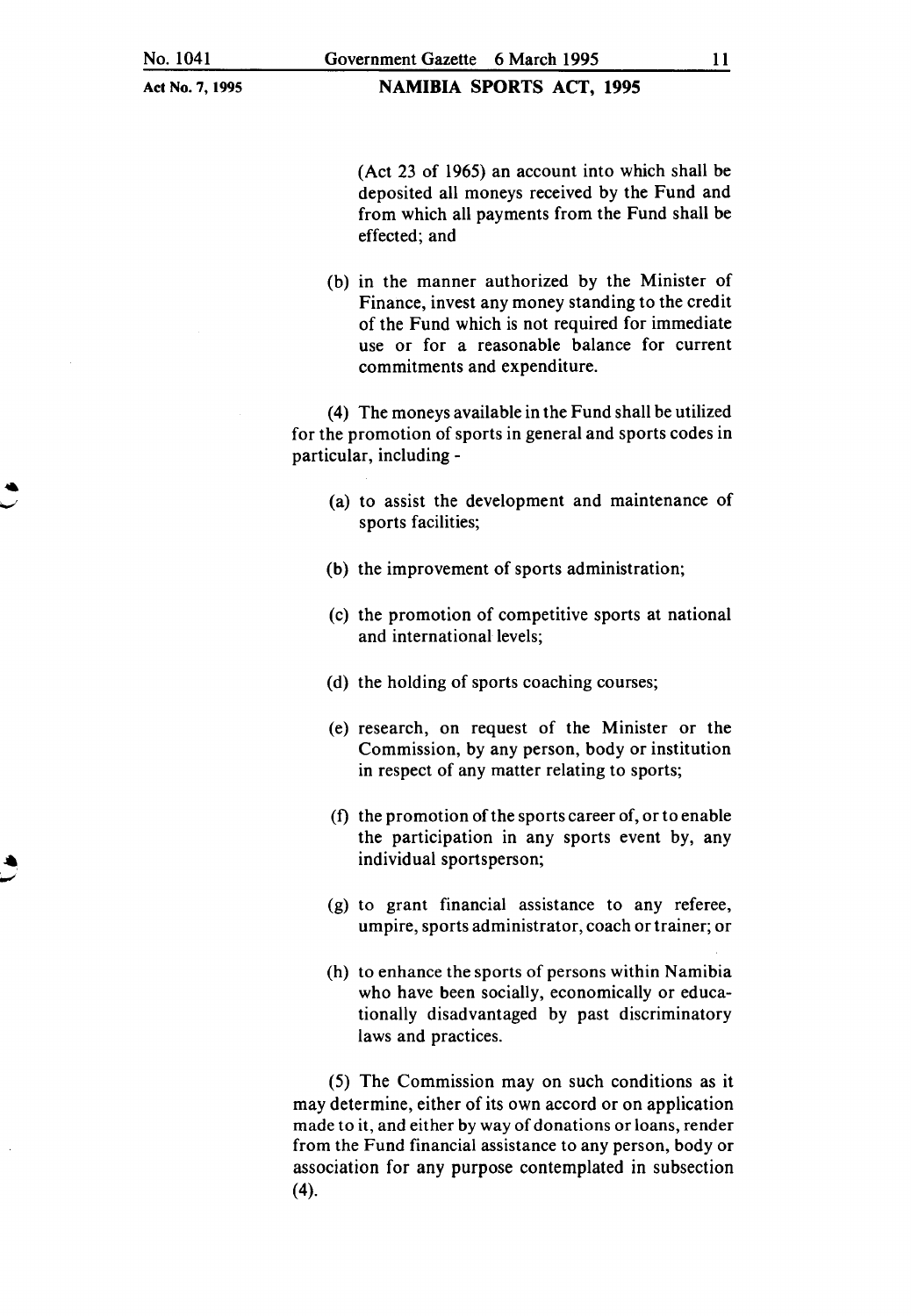#### NAMIBIA SPORTS ACT, 1995

(6) The Commission may, for the purpose of rendering financial assistance in terms of subsection (5), require from the person, body or association in relation to whom or to which such assistance is being considered, to furnish the Commission with such particulars or information or to submit or make available to it such books, documents, statements or records as it may require.

(7) The Commission may require from a beneficiary of any financial assistance under subsection (5) to furnish it with such particulars and information or to submit or make available to it such documents, statements or records in respect of the appropriation of the moneys paid to such beneficiary under that subsection, as it may require.

(8) Any member of the Commission who has any direct or indirect interest in any financial assistance, which has been or is to be rendered from the Fund under subsection (5), shall declare such interest and full particulars thereof at a meeting of the Commission at which the financial assistance in question is being considered, or at the first meeting of the Commission held thereafter at which it is possible for him or her to do so, and if such assistance is discussed by the Commission during a meeting thereof, such member shall withdraw from that meeting during the discussion and he or she shall not participate in any voting in connection therewith.

(9) The Commission shall cause proper books of account to be kept in respect of moneys received or paid for the benefit of the Fund and payments made from the Fund.

 $(10)$  The financial year of the Fund shall end on. 3I March of every year.

(II) Any unexpended balance in the Fund at the end of a financial year shall be carried forward as a credit in the Fund to the next financial year.

(12) The Auditor-General shall annually audit the books of account of the Fund.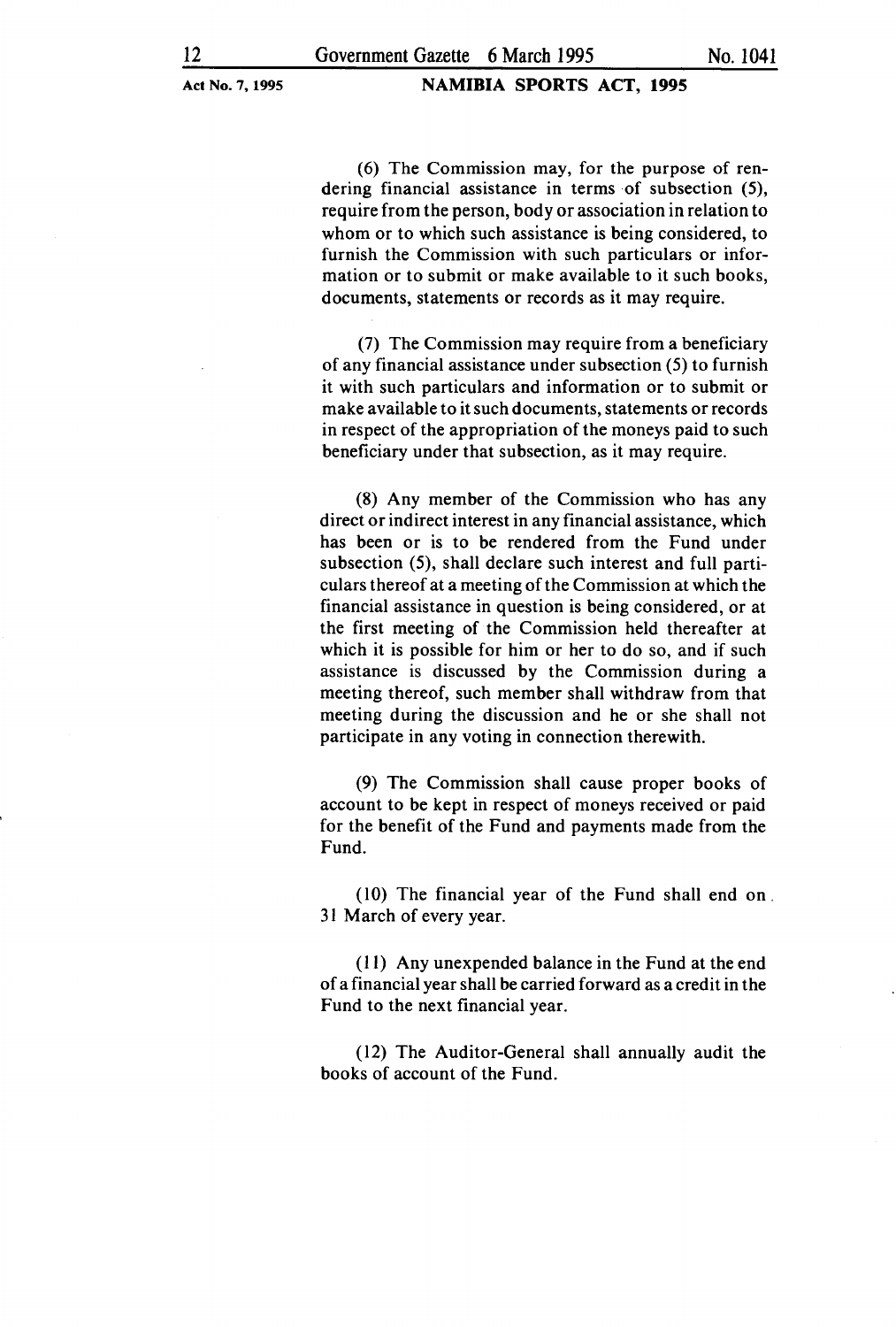Powers of Minister to determine contributions or impose levies for benefit of Fund.

11. (I) The Minister may on the recommendation of the Commission, for the benefit of the Fund, by notice in the *Gazette* -

NAMIBIA SPORTS ACT, 1995

- (a) direct that national associations shall make monetary contributions to the Fund and fix the amount of the contributions to be so paid;
- (b) impose a levy on tickets sold for admission to a sports event in which a national team participates, but any such levy shall not be more than ten percent of the price of admission paid for any such ticket.

(2) A notice in terms of subsection (I) shall state the times when, and the manner in which, contributions or levies fixed or imposed under that subsection shall be paid.

(3) Different contributions may be fixed in terms of paragraph (a) of subsection (1) in respect of the different national associations.

(4) If any national association which has in terms of subsection  $(1)(a)$  been directed to make a monetary contribution to the Fund fails to make the contribution within the period stipulated in the notice in question, the Permanent Secretary may take such steps as he or she deems fit to recover the amount due, and any such amount may be recovered together with interest thereon as from the due date at the rate of interest determined in terms of section 35(a) of the State Finance Act, 1991 (Act 31 of 1991) and any costs incurred in connection with such recovery.

12. The Minister shall -

- (a) on the recommendation of the Commission, determine a national sports emblem for Namibia; and
- (b) by notice in the *Gazette* make known the national sports emblem determined under paragraph (a).

13. (1) National sports colours in respect of a specific sports code shall consist of the national sports emblem referred to in section 12 used in conjunction with any such ancillary emblem or motif and any such sports-

National sports emblem.

National sports colours and the awarding thereof.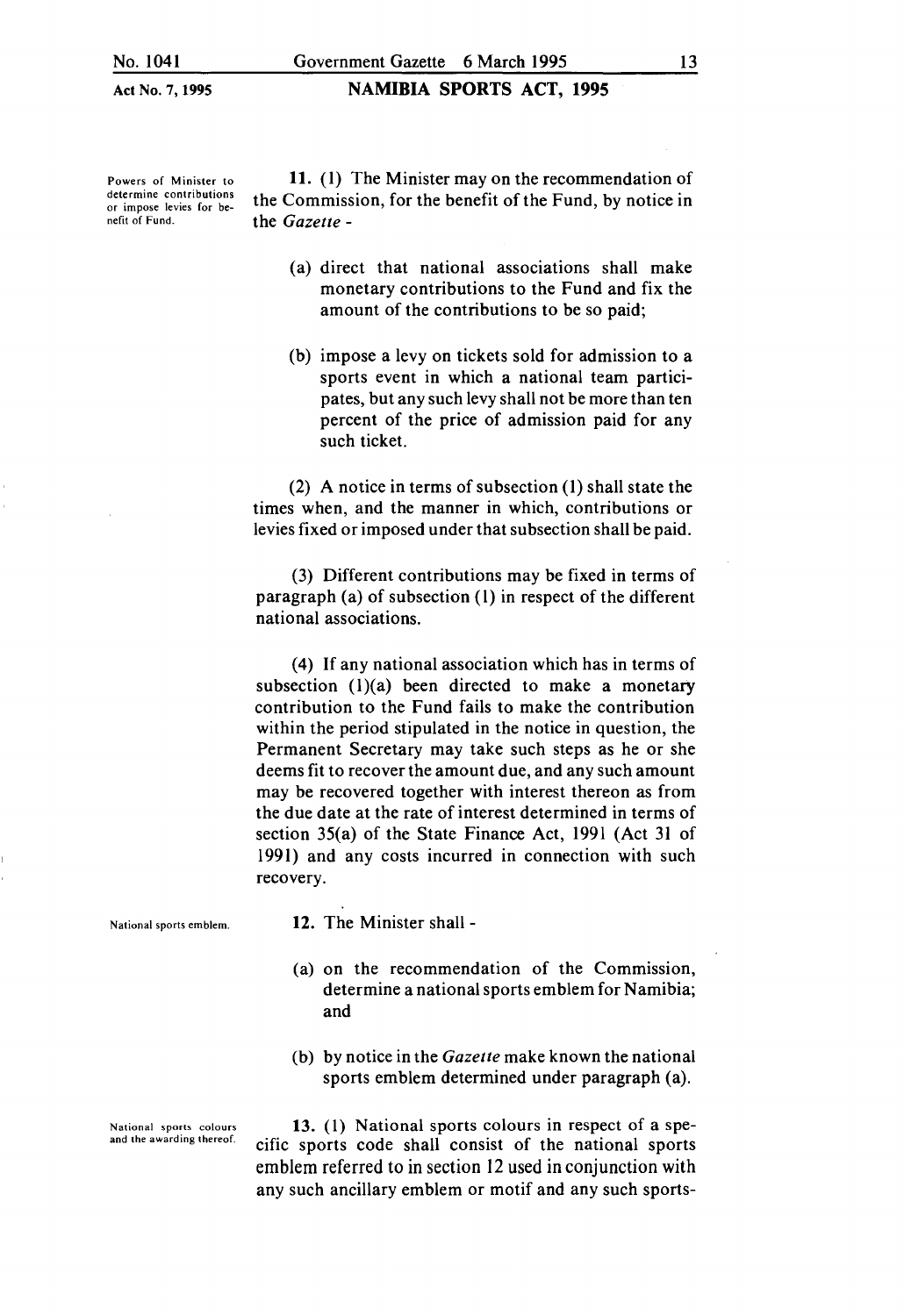#### NAMIBIA SPORTS ACT, 1995

wear or uniform as the Commission or any other body or institution as the Commission may designate for that purpose, may approve.

(2) Any person or national association desiring to award national sports colours to any sportsperson or team shall apply in the prescribed manner to the Commission for written approval to award such national sports colours.

(3) The Commission may with regard to an application made under subsection (2) -

(a) approve such application if it is satisfied that-

- (i) the sports person or team, as the case may be, has duly excelled in the sports code in question; or
- (ii) a particular sports event is on a national or international level; or
- (b) even if being satisfied as contemplated in paragraph (a), refuse such application if-
	- (i) the information furnished in the application is incorrect or incomplete;
	- (ii) the prescribed selection criteria and procedures (if any) were not complied with;
	- (iii) in its opinion, the approval of the application will not be in the interest of sports in general or the sports code in particular; or
	- (iv) in the case of an individual sports person, the person in question is not a Namibian citizen, or, in the case of a national team, the team is not composed exclusively of Namibian citizens.
- ( 4) Any person who -
- (a) at any time since the date of the independence of Namibia until the date of commencement of this Act, has been awarded sports colours which at the relevant time was considered and being used as the national colours of Namibia; or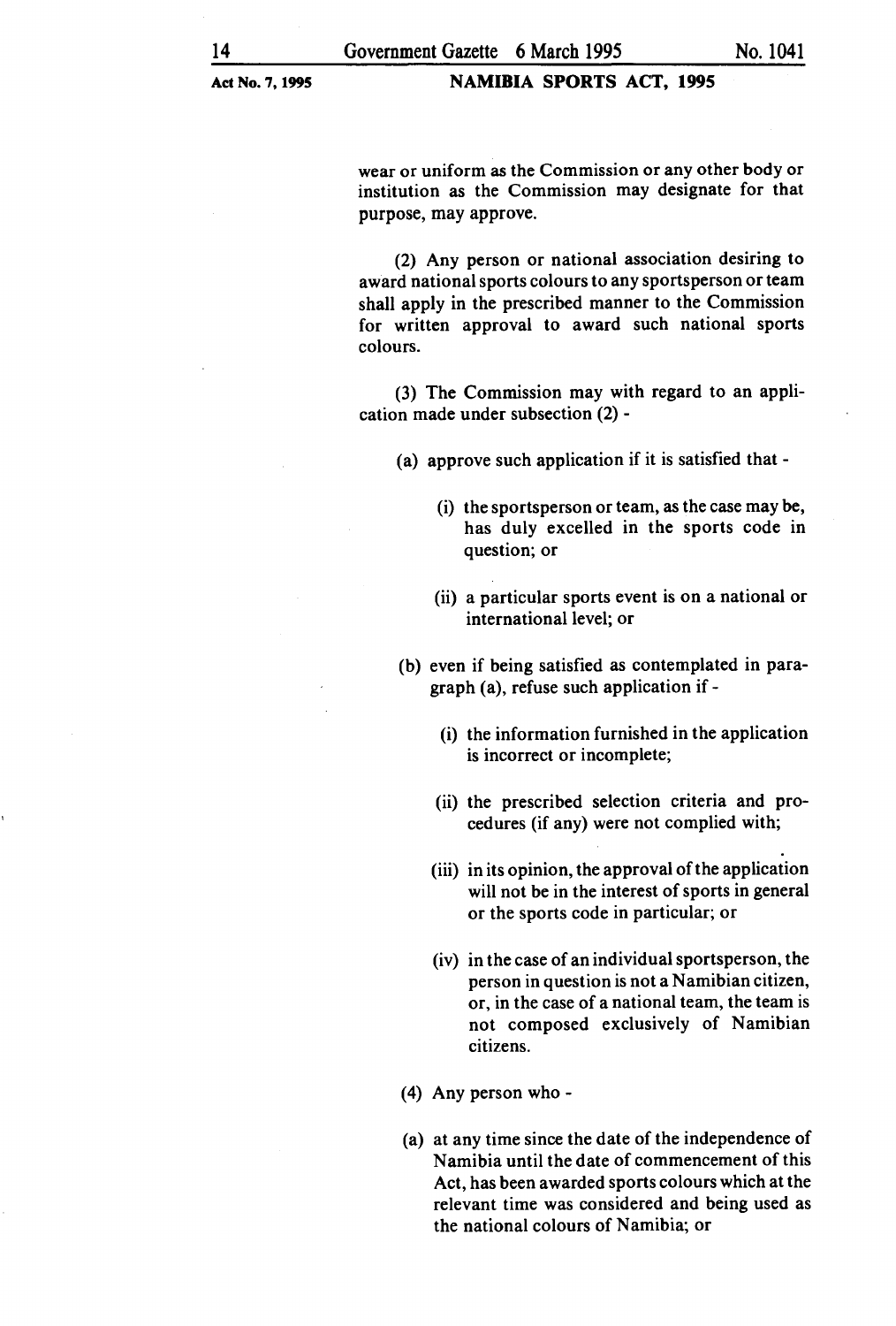NAMIBIA SPORTS ACT, 1995

(b) has been awarded national sports colours under this Act,

may, if any variation in such sports colours occurs by virtue of the provisions of subsection  $(1)$ , use such new national sports colours.

14. (I) No international sports event shall be arranged and presented in Namibia by any person or national association, except with the written approval of the Commission granted on application made to it in the prescribed manner.

(2) No sportsperson, national team or national association shall participate in an international sports event, except with the written approval of the Commission granted on application made to it in the prescribed manner.

(3) The Commission may with regard to an application made under subsection (2)-

- (a) approve such application if it is satisfied that the applicant is duly representing the specific sports code in question' in Namibia; or
- (b) even if being satisfied as contemplated in paragraph (a), refuse such application if-
	- (i) the information furnished in such application is incorrect or incomplete,
	- (ii) in its opinion the approval of the application will not be in the interest of promoting sports in general or the sports code in particular;
	- (iii) in the case of an individual sportsperson, the person in question is not a Namibian citizen, or, in the case of a national team, the team is not composed exclusively of Namibian citizens; or
	- (iv) in the case of a national association, any contribution payable by that association for the benefit of the Fund by virtue of the provisions of section  $11(1)(a)$  has not been paid.

Powers of Commission in respect of international sports events and participation thereat.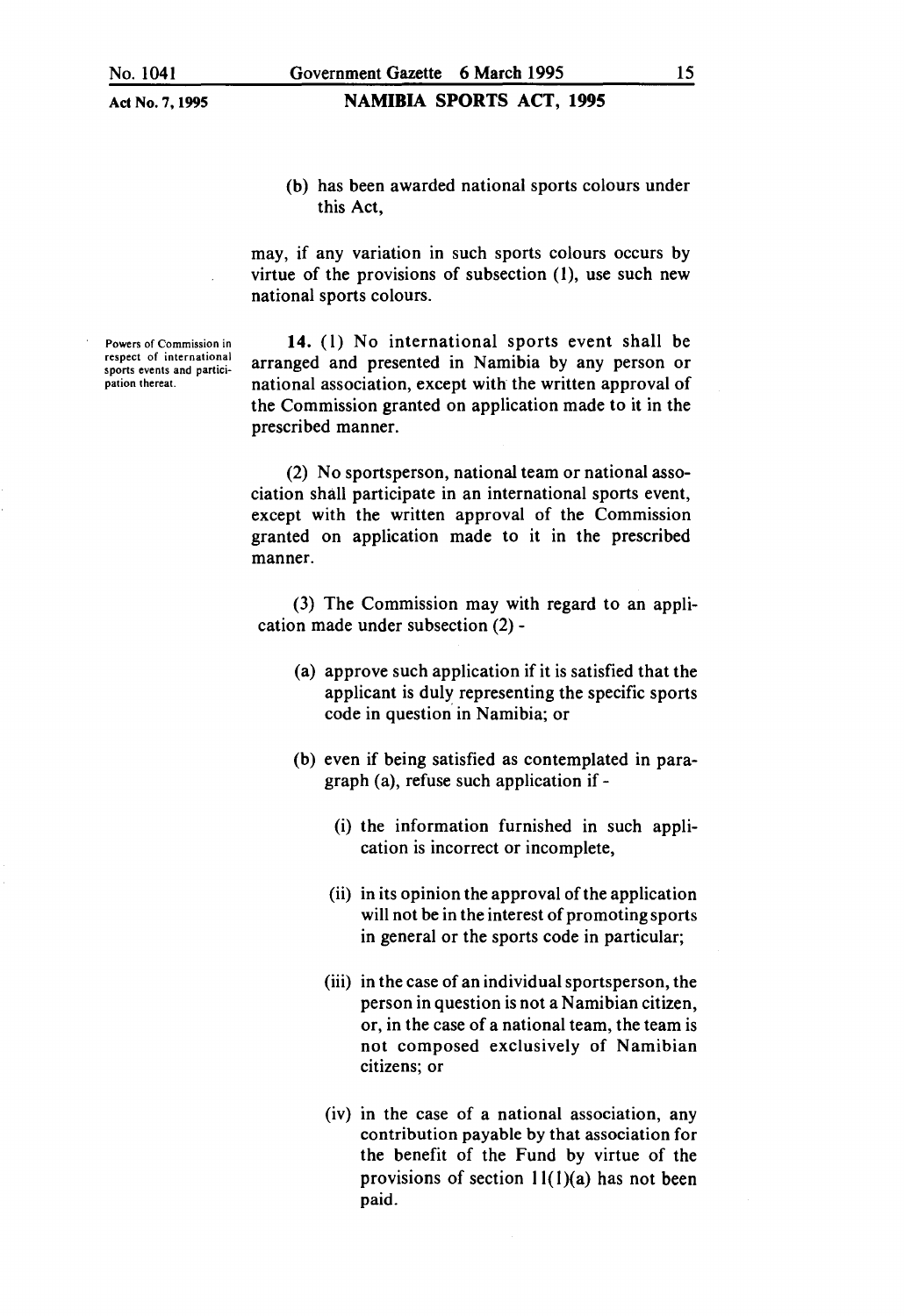#### NAMIBIA SPORTS ACT, 1995

( 4) The Commission may by written notice sent by registered post prohibit any person who participates in any international sports event, the participation of whom has not been approved under subsection (3), from competing internationally in a specific sports code for such a period as the Commission may determine.

Doping control tests.

15. (1) Any sportsperson who is to participate, or has participated, in any sports event in Namibia or outside Namibia may, at any time before, during or after his or her participation in such sports event, be required by a person, authorized thereto by regulation, to submit himself or herself to a doping control test whether or not such sportsperson is suspected of-

- (a) having or, at the time of such participation, to have had in his or her blood or urine -
	- (i) any substance or residue of a substance declared as a prohibited substance under section 18;
	- (ii) any substance or residue of a substance declared as a restricted substance under the said section 18, the level of concentration of which exceeds the prescribed maximum level;
- (b) having had applied to him or her, or to have used, any procedure or practice declared as a prohibited procedure or practice under section 18,

and such sportsperson shall upon such request submit. himself or herself to such a test.

(2) Where a sports person refuses to submit himself or herself to a doping control test when requested to do so under subsection (I), the Commission -

(a) may by written notice sent by registered post prohibit such person from competing internationally, whether in a specific sports code or any sports code, for such period as the Commission may determine; and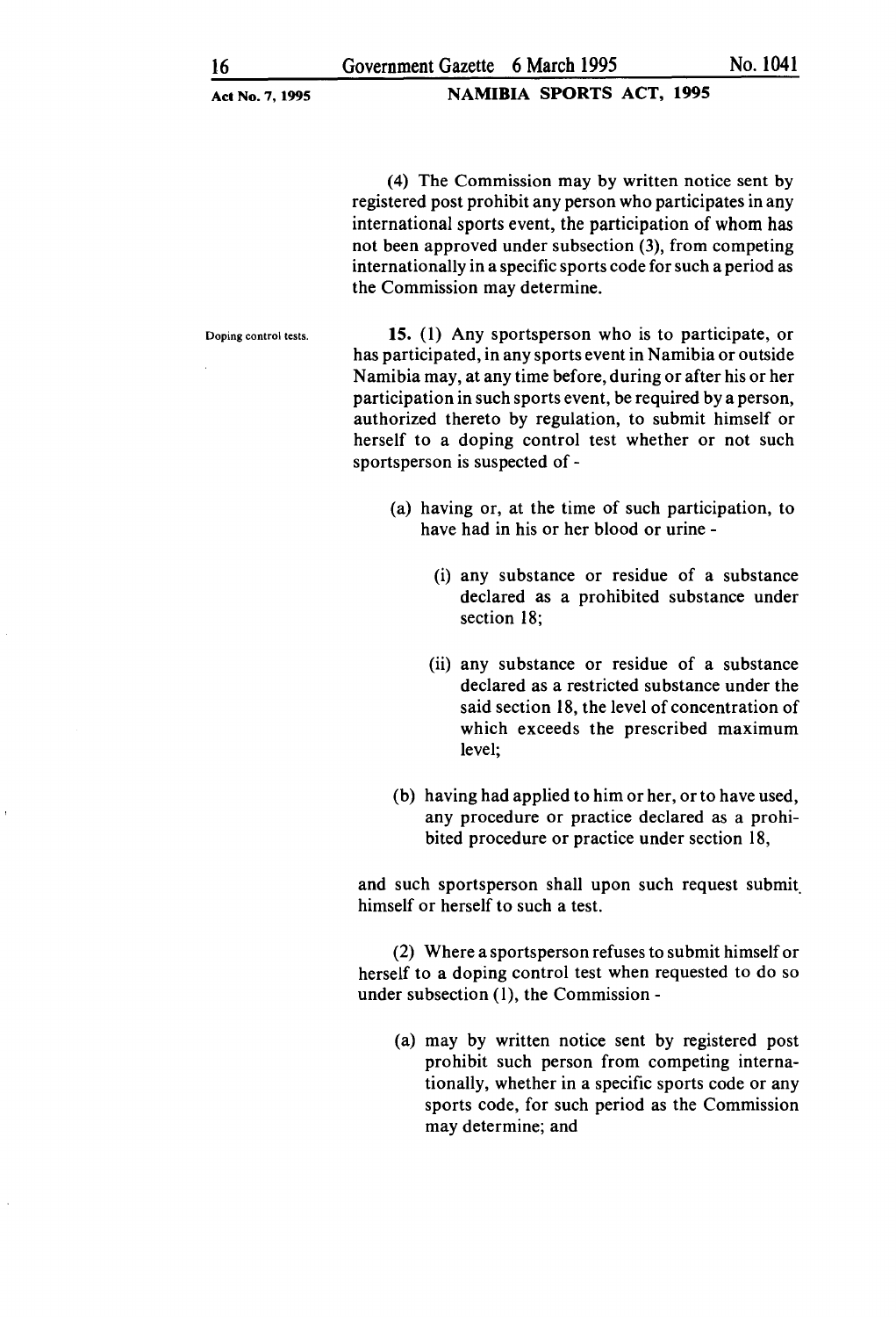Power of Minister to enter into agreements regarding doping control tests.

16. The Minister may upon such terms and conditons as may mutually be agreed upon, enter into an agreement with any person, body or institution, whether inside or

outside Namibia, to perform doping control tests or to analyse any substance for the purposes of any such test.

himself or herself to a doping control test

.(b) shall inform the Namibia National Sports Council and the national association in question, if any, of such sportsperson's refusal to submit

17. (1) There shall be an appeal committee which shall consist of such number of persons as the Minister may appoint, but including, as chairperson of such committee, a person with at least five years experience as a legal practitioner.

(2) A member of the appeal committee shall hold office for such period, not exceeding three years, as the Minister may determine at the time of his or her appointment, and such member shall be eligible for re-appointment.

(3) The Minister may at any time remove a person as member of the appeal committee if such person is unfit to be such a member or unable to discharge the functions of such a member.

(4) Any person who is aggrieved by any decision or action taken by the Commission, excluding a recommendation made by it in terms of this Act, or a decision or action taken by the Namibia National Sports Council or a national association may, within 30 days from the date on which the decision or action in question was taken, in writing lodge an appeal against such decision or action with the Commission for consideration by the appeal committee, and shall simultaneously submit a copy of that written notification to all parties involved in the matter to which the appeal relates.

(5) A notification referred to in subsection (4) shall contain-

- (a) the names and addresses of the parties involved in the matter to which the appeal relates; and
- (b) the subject matter of the appeal and the facts and circumstances which gave rise to the appeal,

Appeal committee and procedure for appeals against decisions or actions taken by the Commission, the Namibia National Sports Council or a national association.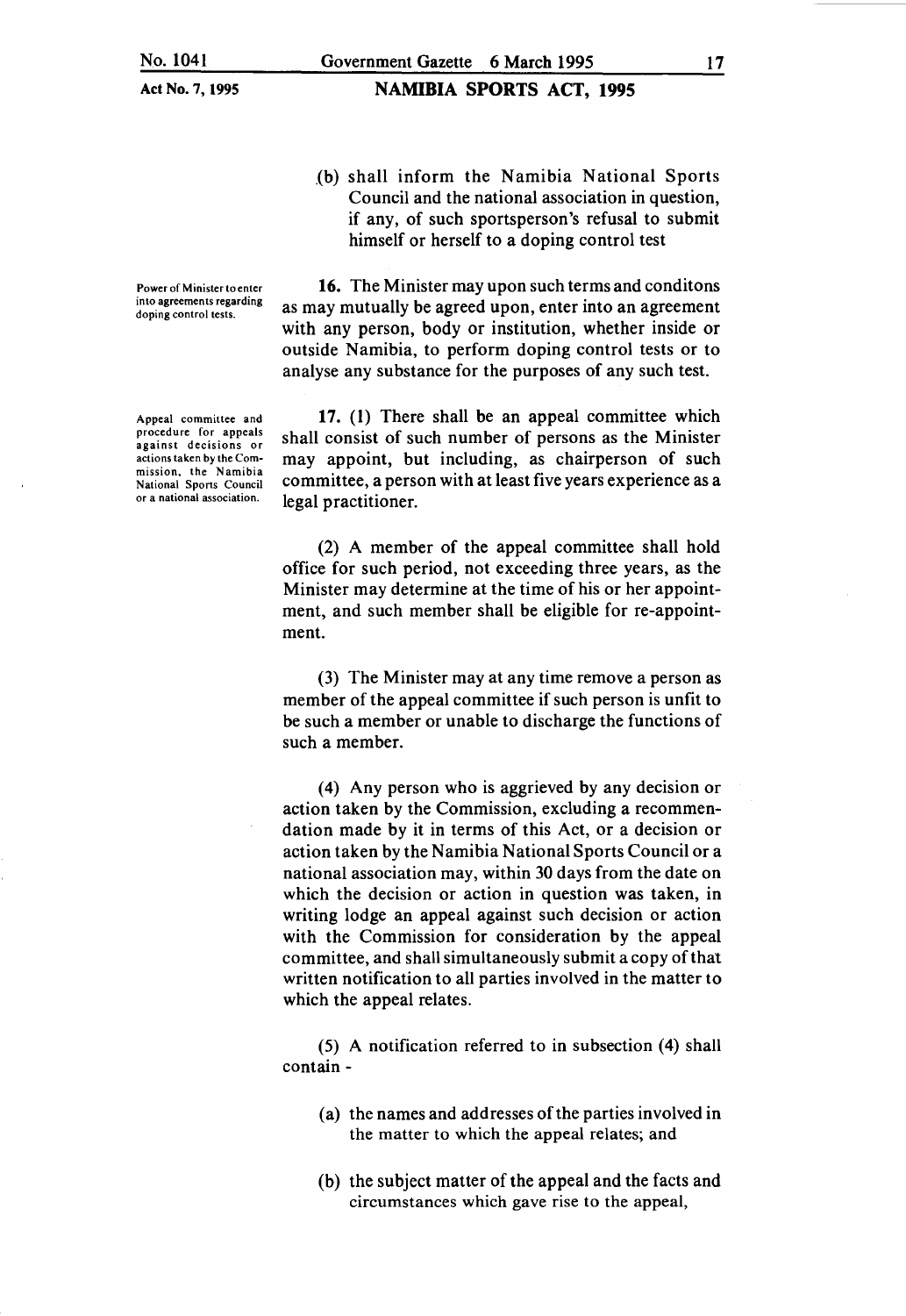and shall be accompanied by a copy of any relevant document on the matter.

(6) The Commission shall refer an appeal which has been lodged with it under subsection (4) to the appeal committee for investigation and its decision.

(7) The appeal committee shall at least 14 days prior to the commencement of any appeal proceedings notify all parties concerned of the date, time and place and subject matter of the proceedings.

(8) Any person who is a party to an appeal shall be entitled to legal representation at any appeal proceedings.

(9) The procedure at the hearing of the appeal shall be determined by the chairperson, and the chairperson may, for the purpose of the hearing of the appeal -

- (a) summon, in the prescribed manner, any person who, in his or her opinion, may give material information concerning the subject matter of the appeal or who he or she believes has in his or her possession or custody or under his or her control any document which has any bearing upon the subject matter of the appeal, to appear before the appeal committee at a time and place specified in the summons, to be examined or to produce that document, and the chairperson may retain for examination any document so produced;
- (b) administer an oath to, or accept an affirmation from, any person called as a witness at the hearing; and
- (c) call any person present at the hearing as a witness and examine him or her or require him or her to produce any document in his or her possession or custody or under his or her control.

(10) The appeal committee may after investigation of the appeal confirm, set aside or vary the relevant decision or action of the Commission, the Namibia National Sports Council or the national association in question, as the case may be.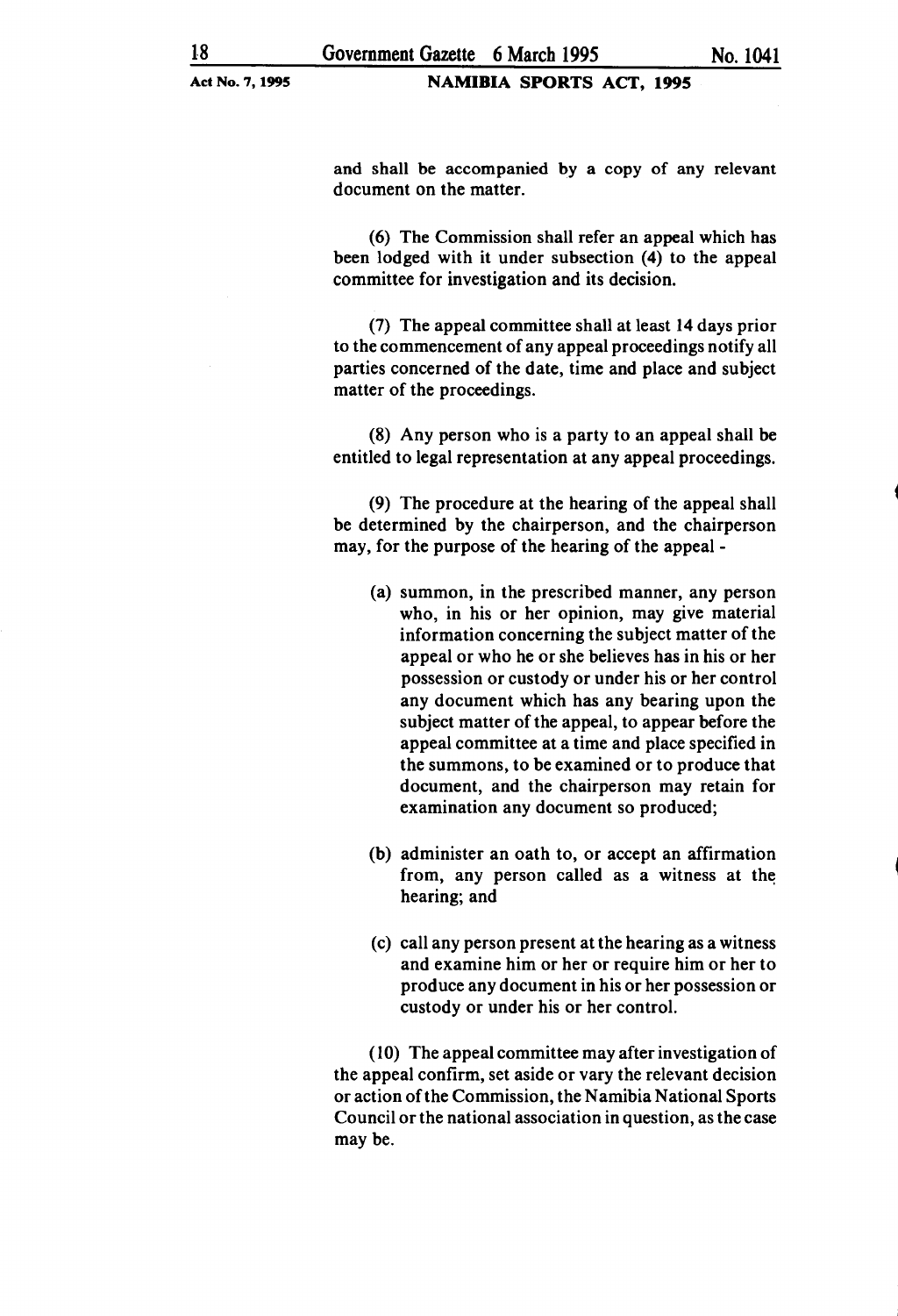#### NAMIBIA SPORTS ACT, 1995

. ( 11) The decision of the appeal committee shall be in writing and a copy thereof shall be furnished to the parties to the appeal.

( 12) No appeal shall lie against the decision of the appeal committee and each party to the appeal shall abide and comply with such decision in accordance with its terms.

( 13) All administrative work relating to the fucntions of the appeal committee shall be performed by officers in the Ministry, designated for that purpose by the Permanent Secretary.

18. (I) The Minister may, on the recommendation of the Commission, make regulations -

- (a) relating to the form of any application which may be made in terms of this Act, and the particulars to be furnished in connection with any such application;
- (b) relating to the selection criteria and procedures to be applied in the selection of national teams or sportspersons for individual participation in international sports events;
- (c) declaring any procedure or practice to be applied to, or used by, any sportsperson with a view to enhance such sportsperson's performance in any sports event as a prohibited procedure or practice;
- (d) declaring any substance or its metabolites as a prohibited or restricted substance;
- (e) prescribing the maximum level of concentration of a restricted substance or residue thereof which a sportsperson is allowed to have in a specified specimen of his or her blood (taken from any part of his or her body) or in a specified specimen of his or her urine, while participating in a sports event;
- (f) relating to the persons who shall be authorized to demand that sportspersons submit themselves to doping control tests and -

Regulations.

•